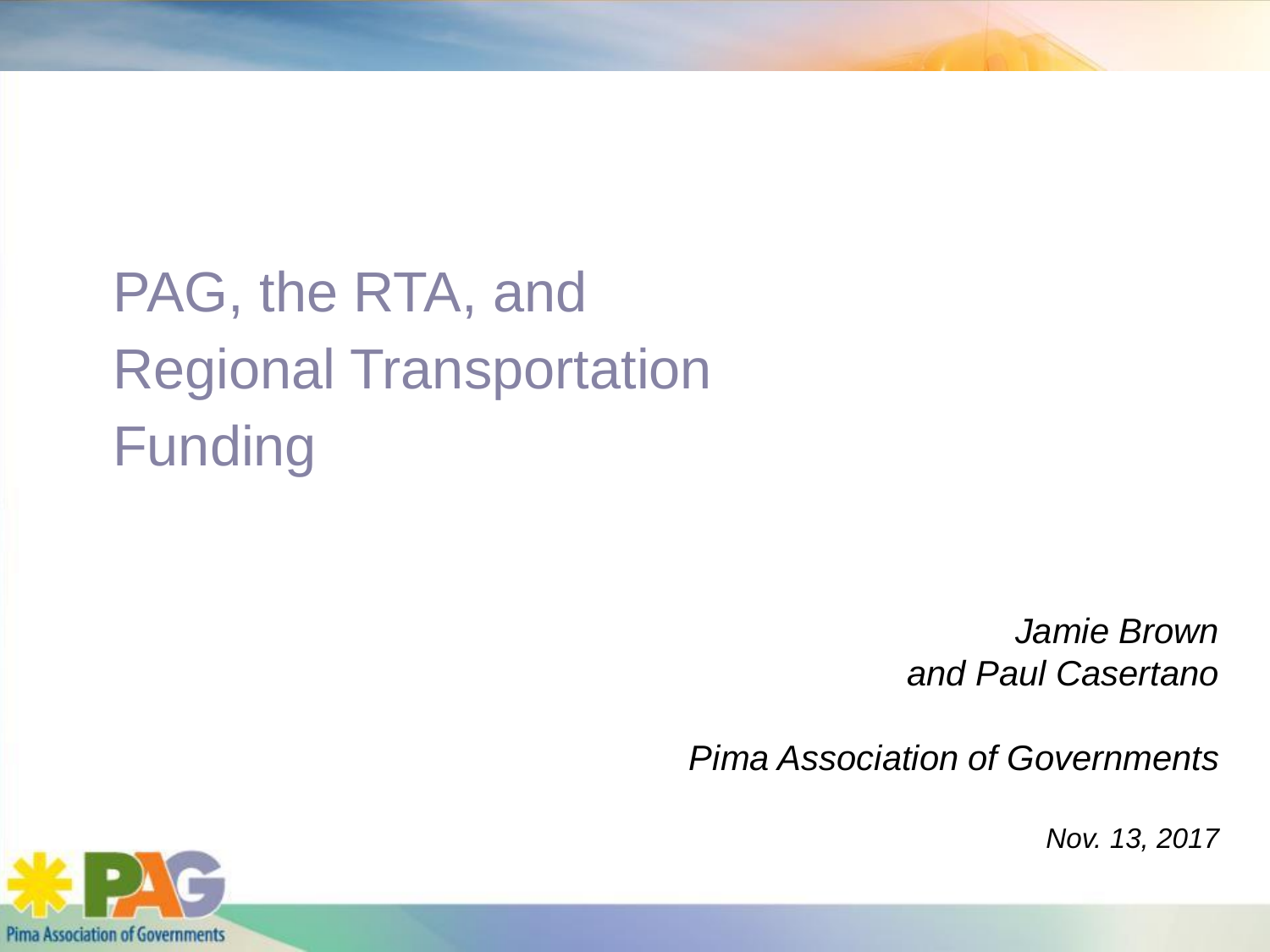

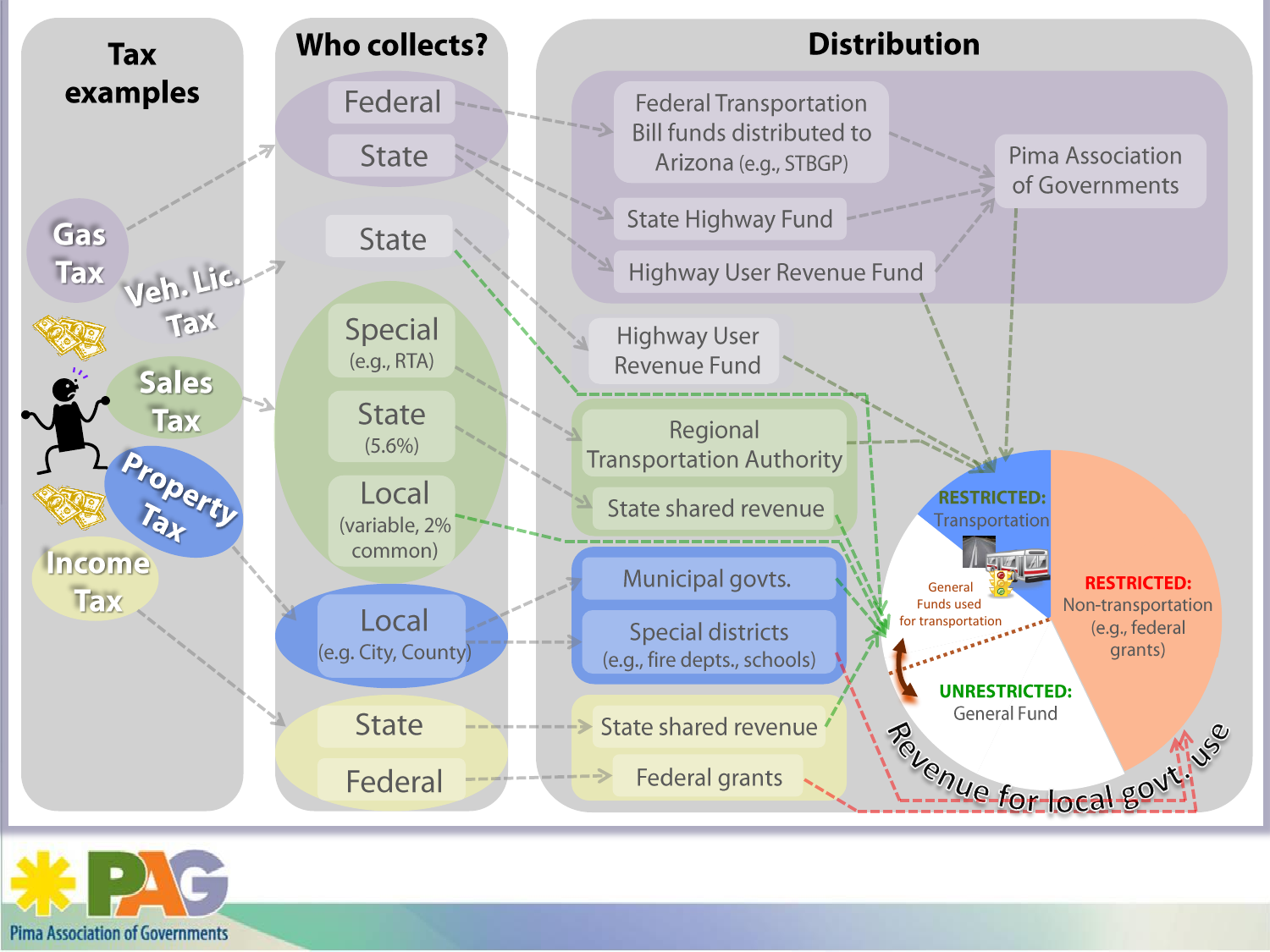## Transportation funding sources

#### **Gas tax**

- Federal 18.4 cents
- State 18.0 cents

#### **State fees**

- Vehicle License Tax (VLT)
- Registrations

#### **Regional Transportation Authority**

• Transaction Privilege Tax (funds RTA projects only)

**Local impact fees & taxes**

**General fund**

**Transit fare box**



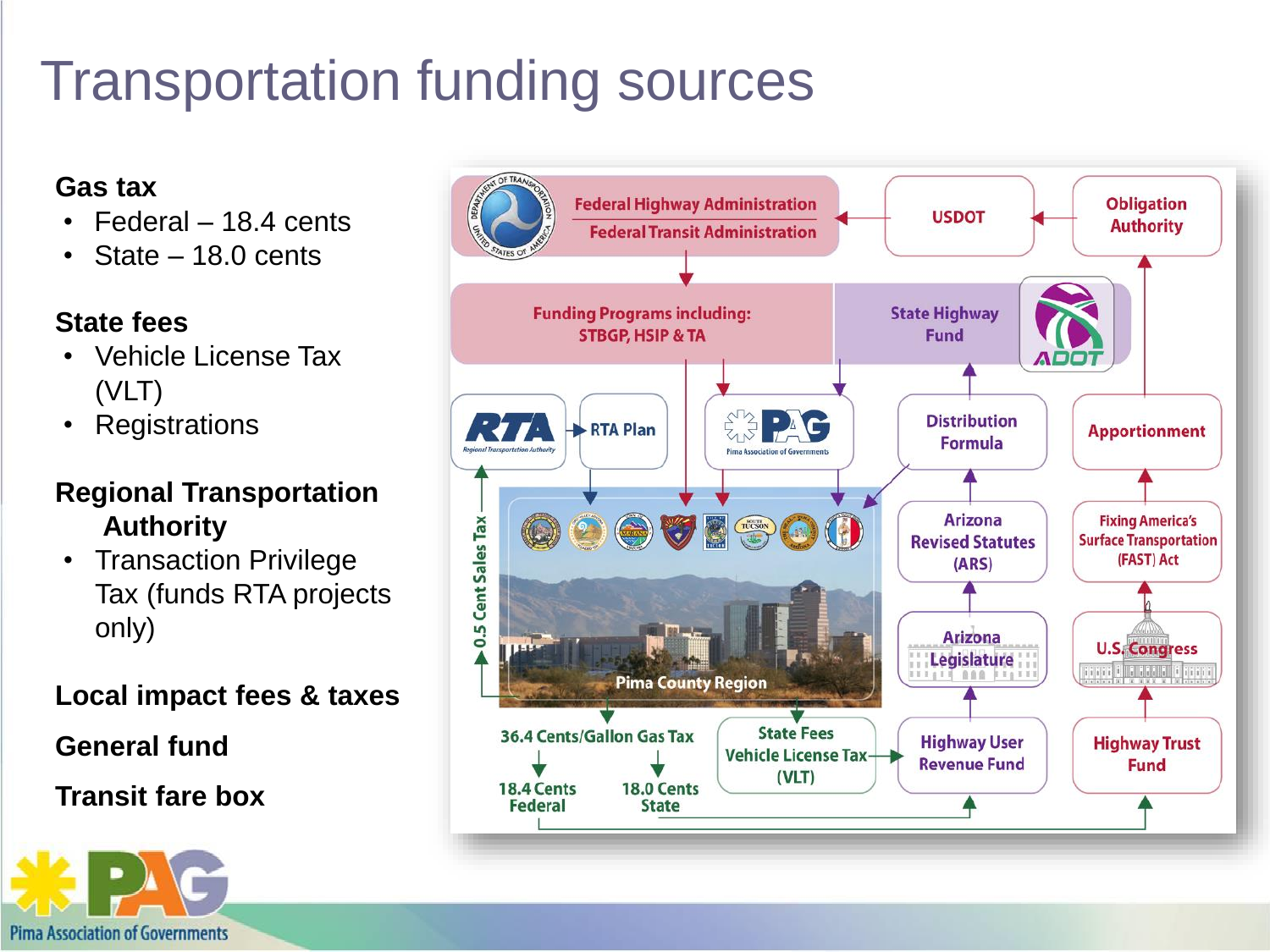#### Transportation Revenues: Typical Year

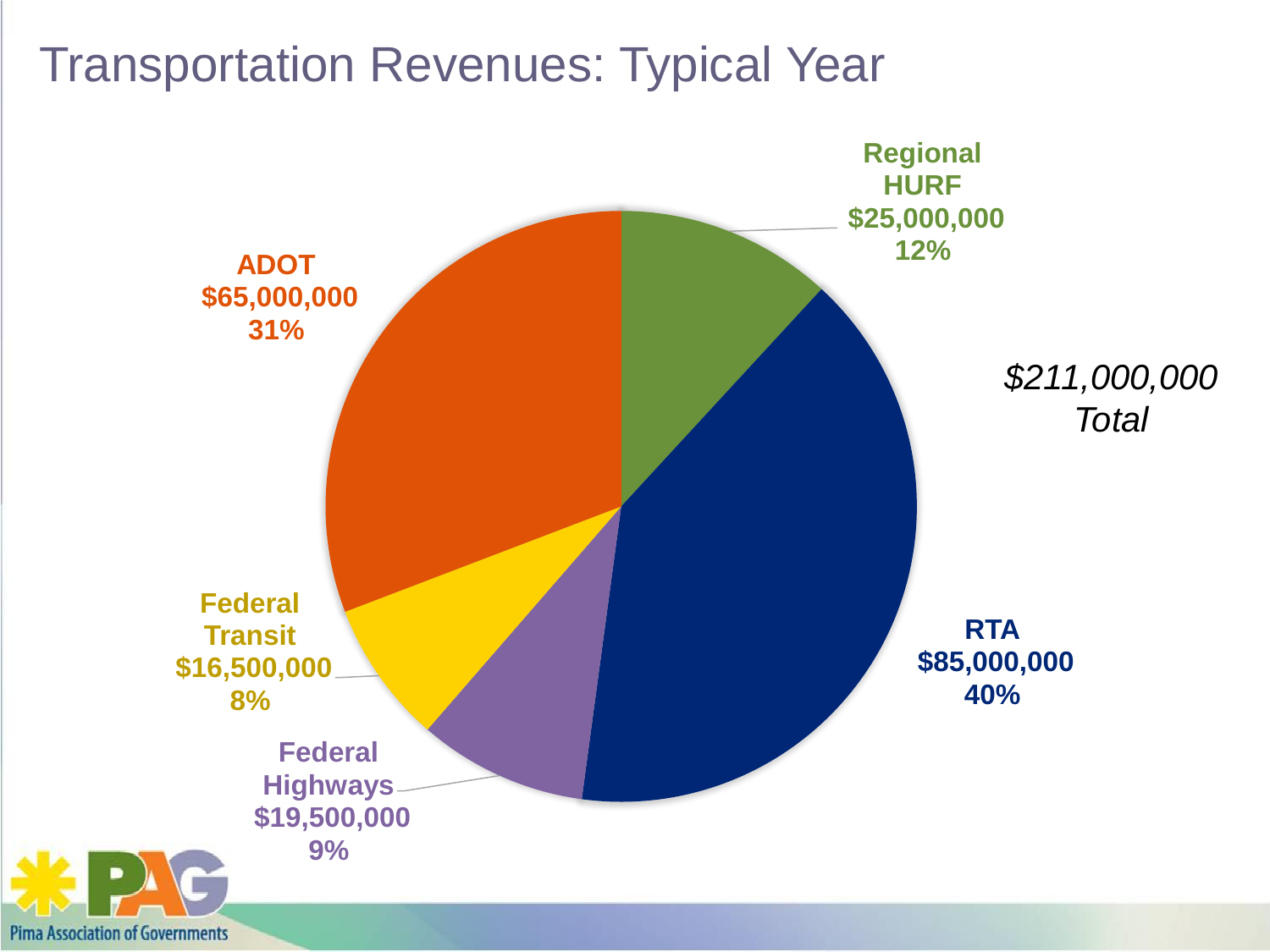### RTA funding contribution



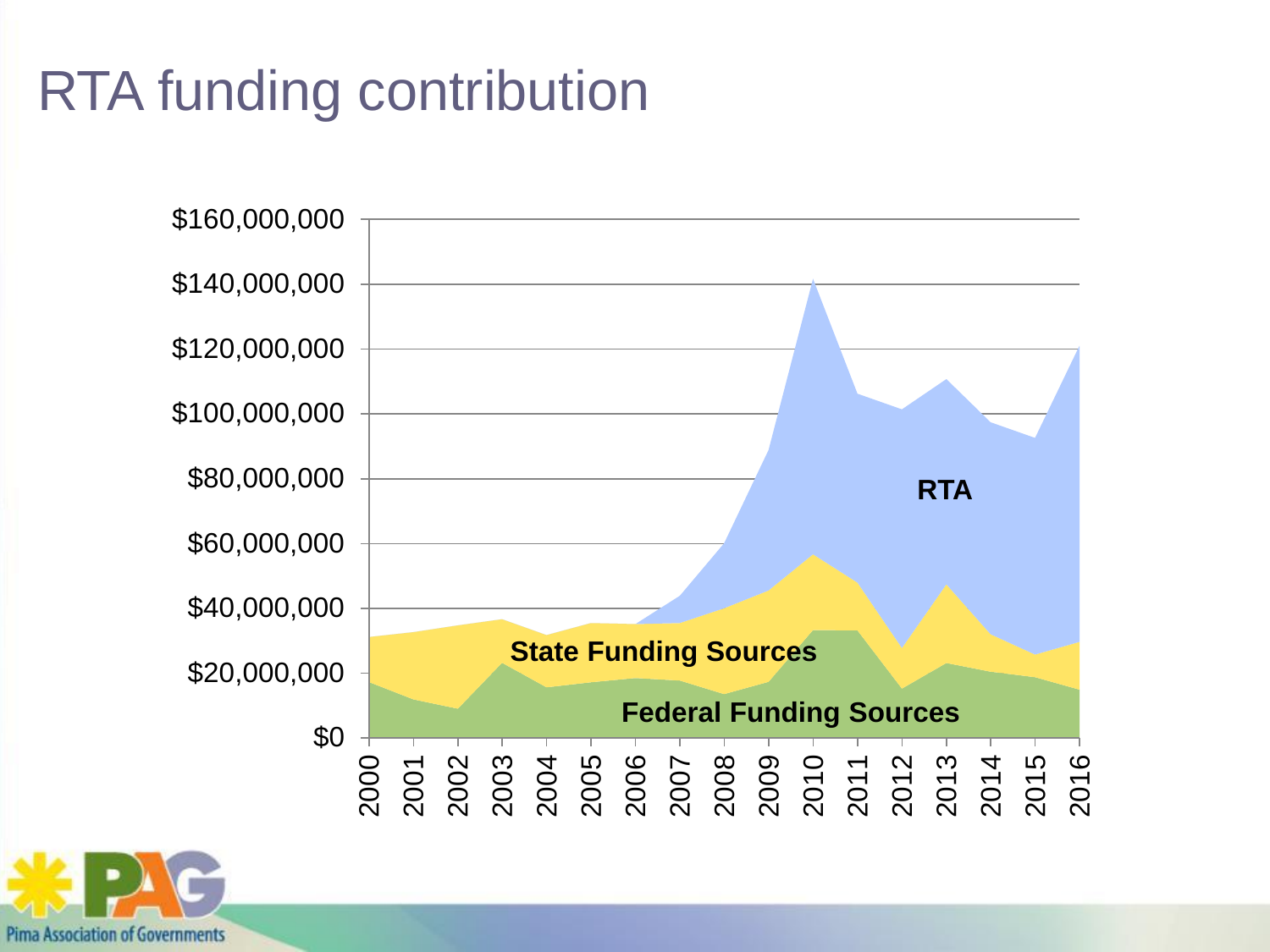### White Paper Overview and Process

- Neutral approach
- Establishes common set of facts and assumptions
- Helps educate and raise awareness during the process
- Input from multiple committees over several months.



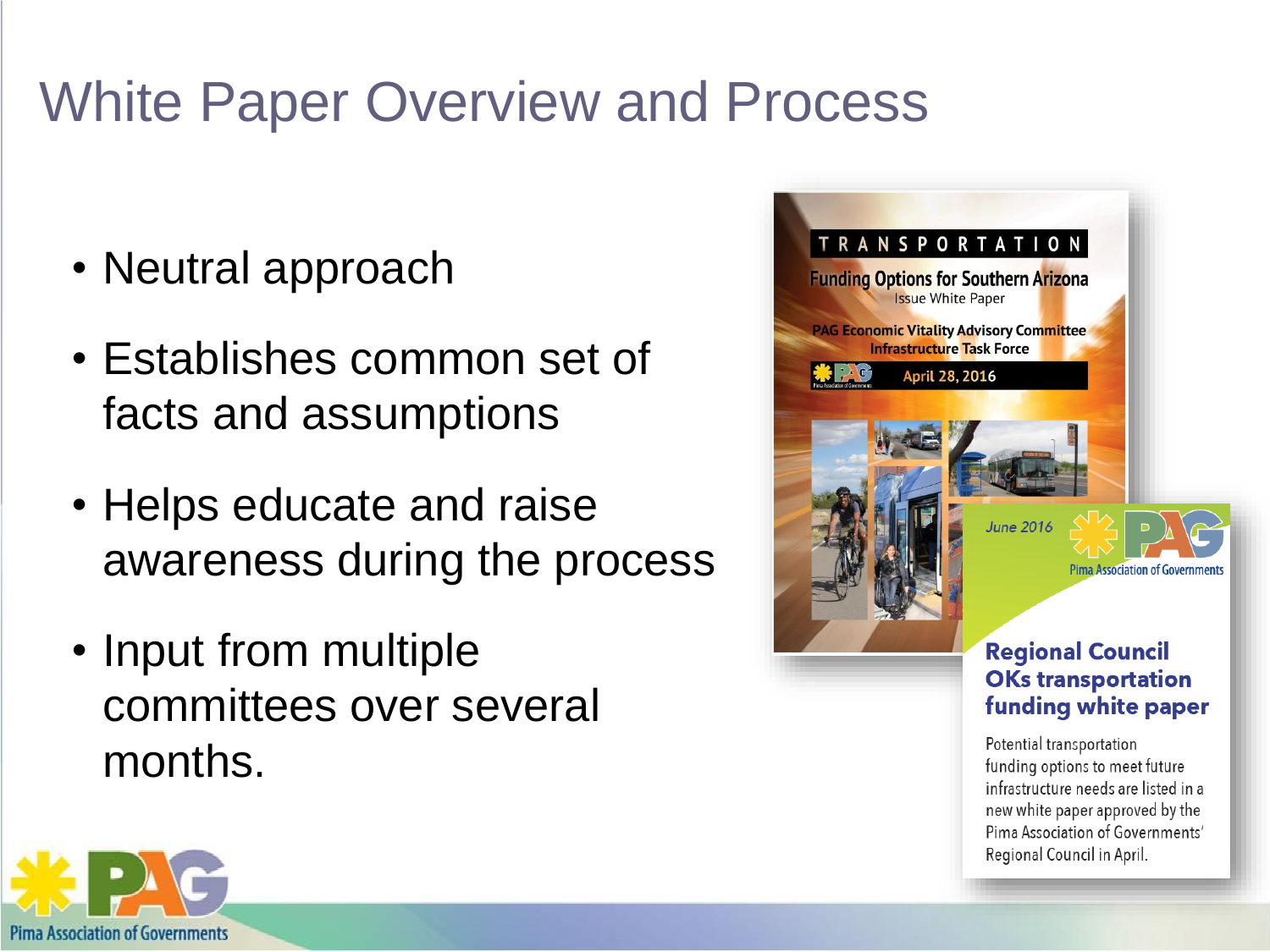



**Pima Association of Governments**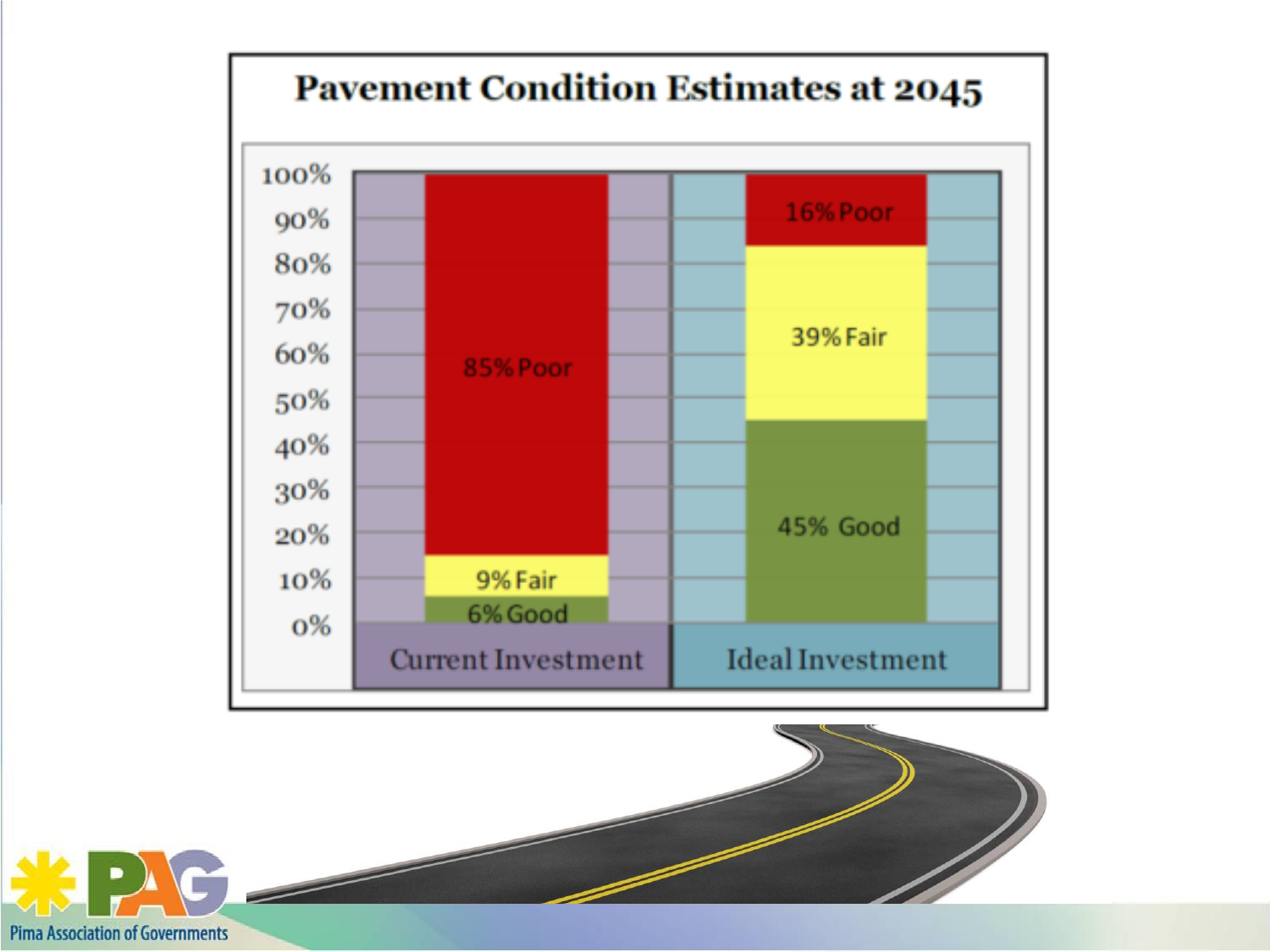### State and federal funding options

- Raise the State/Federal Gas Tax
- Improved certainty/stability in transportation appropriation
- Vehicle Miles Traveled tax
- Increase vehicle-related fees



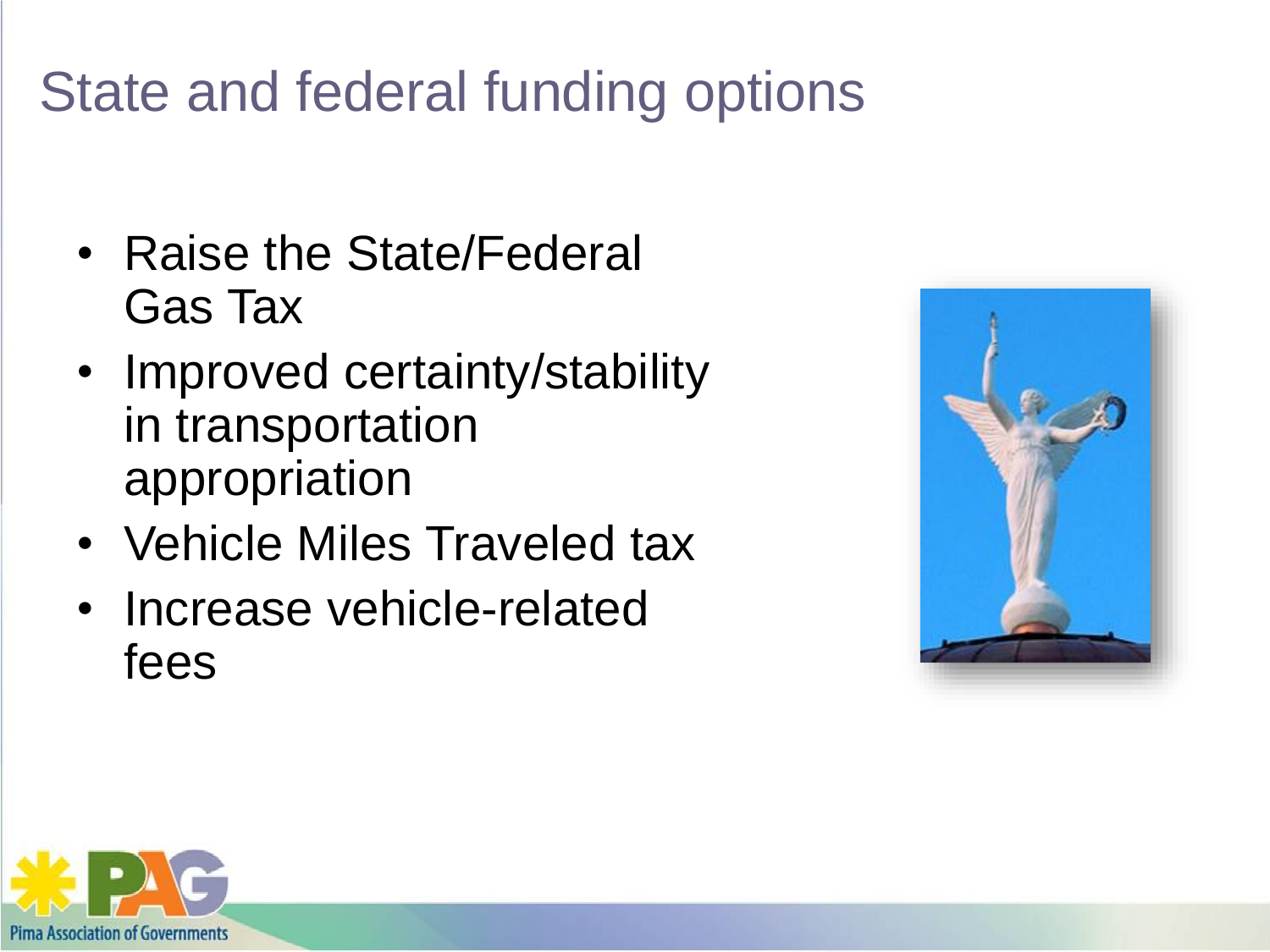### Local and regional options

- Maintain the status quo
- County-wide half-cent sales tax
- Increase the RTA sales tax
- Property tax for transportation
- County-option gas tax
- Regional transportation utility
- Special district
- Additional use of P3s